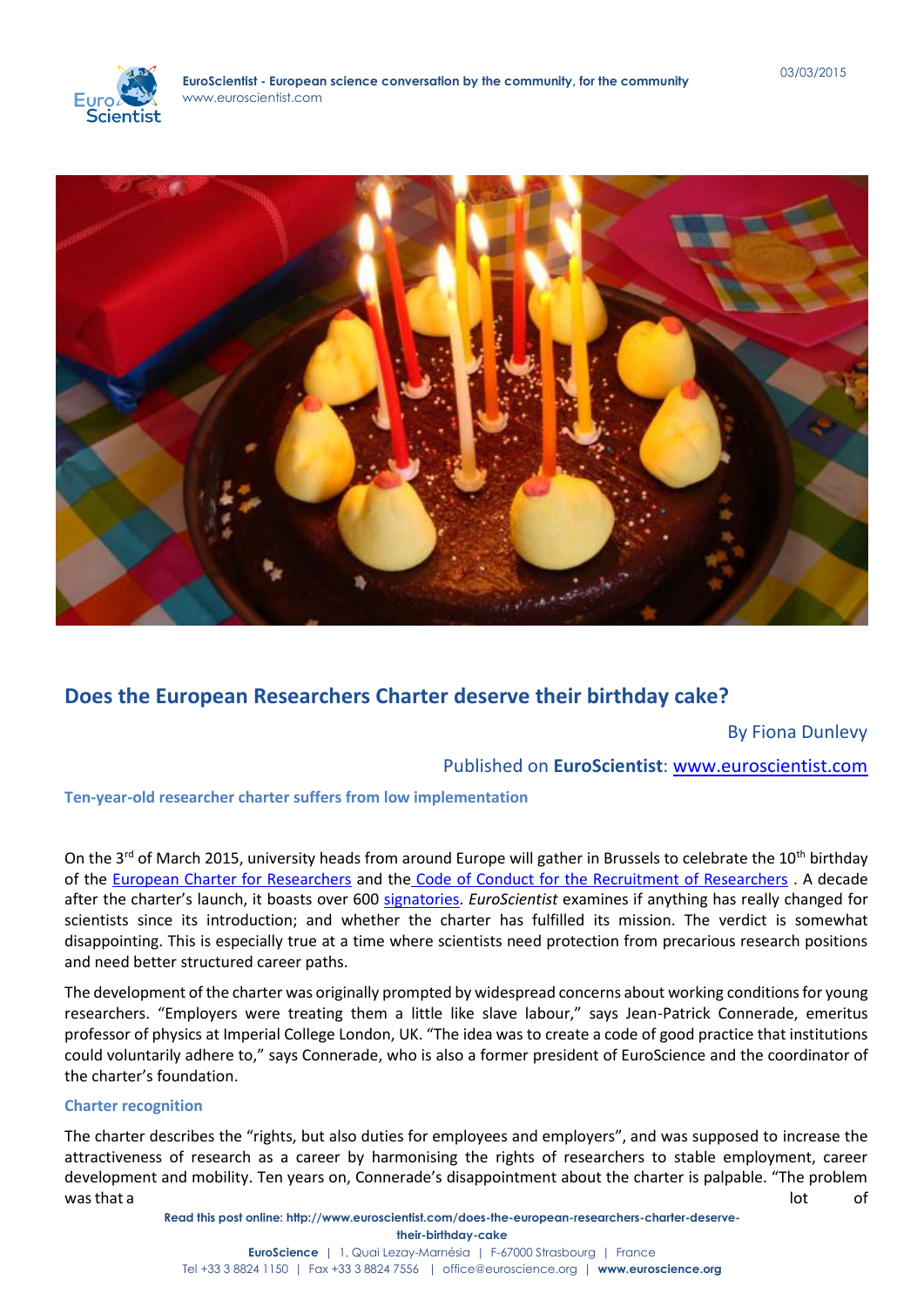

people signed up for it and didn't implement it," he says, "There has been a tendency of universities and employers in Europe to pay lip service and just carry on as before."

Another major problem, he says, is that implementation was never monitored by the European Commission, partly for budgetary reasons, and partly "because they knew that national governments were not going to back them up."

For example, the Conference of Rectors of Academic Schools in Poland [\(CRASP\)](http://www.krasp.org.pl/en/crasp/about_crasp) was an early adopter of the charter and code but has also experienced problems with implementation and monitoring. "CRASP was actively promoting the Charter & Code in 2006-2009," says [Wiesław Banyś,](http://www.krasp.org.pl/pliki/8c9c1b250bcf91b97aaf261624b2b9f2.pdf) rector of the University of Silesia in Katowice and president of CRASP. "In recent years, the engagement in the promotion of the charter and code is significantly lower," he says "We don't have enough resources to monitor the impact and to what extent institutions have implemented it."

#### **Multiple charters**

Meanwhile, competing and complementary charters are springing up across Europe to fill the gaps. The UK Science Council's [professional registries](http://www.sciencecouncil.org/professional) confer chartered status to scientists working across a range of domains; on the condition that they fulfill a set of professional criteria and demonstrate continued professional development. "The elements are very similar in both charters," explains Diana Garnham, chief executive of the UK Science Council, in London, "The real difference with what we do, is [to recognise] that an academic qualification is not a professional qualification."

A [French charter](file://SRV-AD/Folder%20Redirection/FionaDunlevy/Downloads/4.%09http:/www.cnrs.fr/comets/IMG/pdf/charte_nationale__deontologie_signe_e_janvier2015.pdf) was also launched at National Scientific Research Centre (CNRS) recently. Michèle Leduc, emeritus research director and president of the Ethics Committee at the CNRS, explains that this charter builds upon the European one. It is "mainly to reinforce the awareness of French institutions and universities about research integrity." There are worries that multiple charters and codes could confuse the landscape, diluting the impact of the European Charter.

# **Implementation challenge**

As for the future of the Charter, the odds are that it is only going to be partly implemented. GEW recommends that institutions endorse the charter "without any reservations." Keller has observed some institutions hesitating to "implement recommendations concerning stability and permanence of employment." Indeed these still-burning issues provoked Europe-wide researcher [protests](http://www.euroscientist.com/research-activism/) last autumn. Connerade still believes that the charter and code have had some positive impact in this area. "Employers realise that they're in a defensive position," he says, "They can't impose things as blatantly as they did before."

Despite their failure to be fully implemented, such charters harbour common ground with trade unions' demands. The European charter includes a roadmap of good employment practice for employers and funders, which Garnham notes could be considered as "matters for unions." Andreas Keller, vice-president of the German Trade Union for Education and Research [\(GEW\)](http://www.gew.de/Startseite.html) agrees that there are "a lot of cross-cutting aims in the charter and code and in GEW policy".

# **Mobility**

Another problem that the charter failed to address is researcher mobility. "[We must not penalise but have to encourage academic mobility," notes Keller by "upholding full pension and social insurance rights and recognising experience elsewhere." Connerade fully agrees, saying mobility is "one of the vectors of innovation."

Connerade had originally wanted to create portable pensions and a status of "researcher in Europe" to facilitate mobility, but this was blocked at a higher level. It is hoped that the European Research Area (ERA) will help in this respect. But researchers who want to move within Europe still face significant barriers remain regarding social security, administration and pensions—despite a recent limited [initiative](http://www.euroscientist.com/mobility-more-attractive-due-to-new-pan-european-pension-pot/) to create a pan-European pension pot for researcher being a step in the right direction.

#### **PhD status**